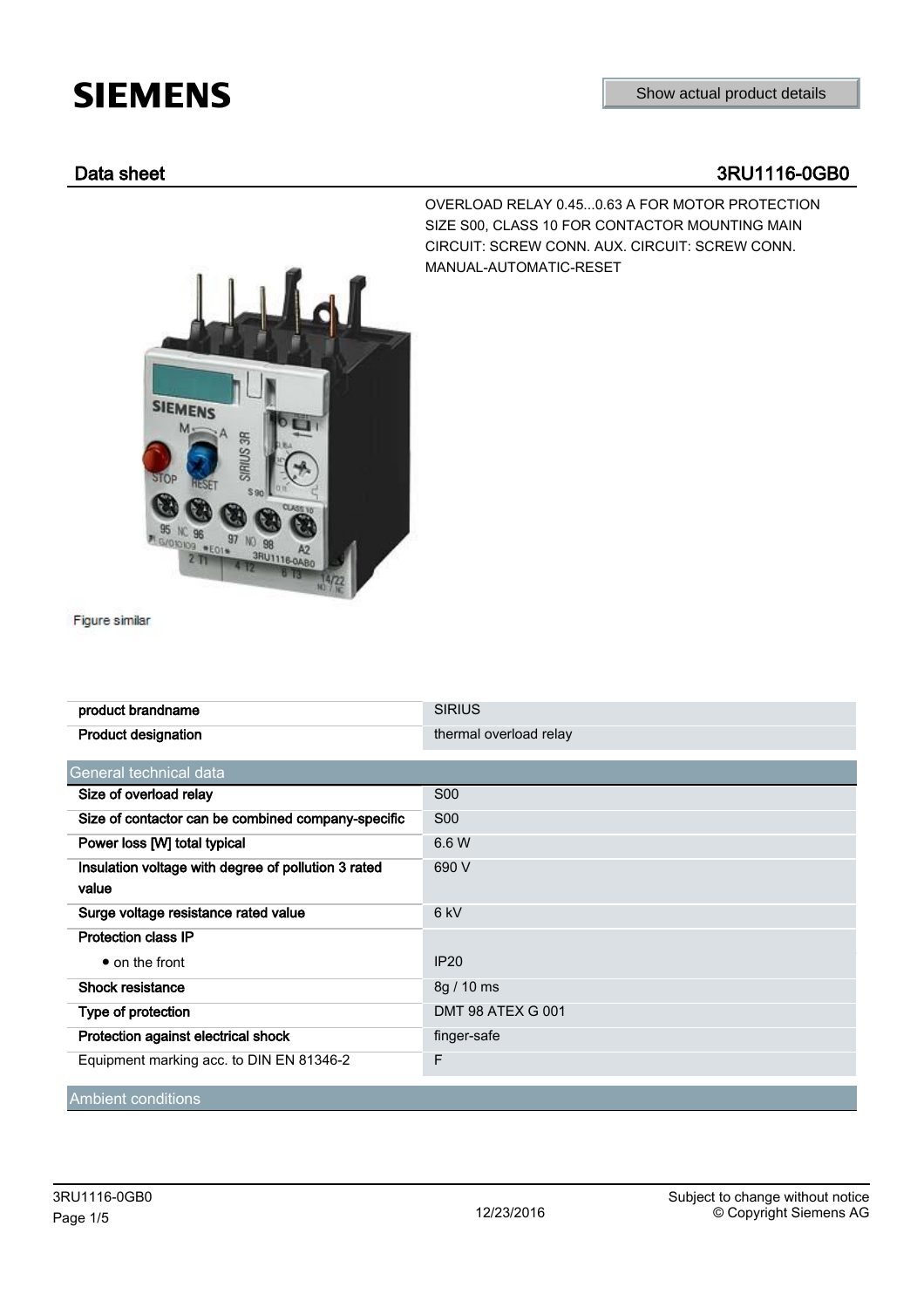| Installation altitude at height above sea level<br>maximum                     | 2 000 m                                                                                                                    |  |  |  |
|--------------------------------------------------------------------------------|----------------------------------------------------------------------------------------------------------------------------|--|--|--|
| <b>Ambient temperature</b>                                                     |                                                                                                                            |  |  |  |
| · during operation                                                             | $-20$ +70 °C                                                                                                               |  |  |  |
| · during storage                                                               | $-55$ +80 °C                                                                                                               |  |  |  |
| · during transport                                                             | $-55$ $+80$ °C                                                                                                             |  |  |  |
| Relative humidity during operation                                             | 100 %                                                                                                                      |  |  |  |
| Main circuit                                                                   |                                                                                                                            |  |  |  |
| Number of poles for main current circuit                                       | $\mathbf{3}$                                                                                                               |  |  |  |
| Adjustable pick-up value current of the current-<br>dependent overload release | 0.450.63A                                                                                                                  |  |  |  |
| <b>Operating voltage</b>                                                       |                                                                                                                            |  |  |  |
| • at AC-3 rated value maximum                                                  | 690 V                                                                                                                      |  |  |  |
| <b>Auxiliary circuit</b>                                                       |                                                                                                                            |  |  |  |
| Number of NC contacts                                                          |                                                                                                                            |  |  |  |
| • for auxiliary contacts                                                       | $\mathbf{1}$                                                                                                               |  |  |  |
| Number of NO contacts                                                          |                                                                                                                            |  |  |  |
| • for auxiliary contacts                                                       | $\mathbf{1}$                                                                                                               |  |  |  |
| Number of CO contacts                                                          |                                                                                                                            |  |  |  |
| • for auxiliary contacts                                                       | $\pmb{0}$                                                                                                                  |  |  |  |
| Operating current of auxiliary contacts at AC-15                               |                                                                                                                            |  |  |  |
| $\bullet$ at 24 V                                                              | 3A                                                                                                                         |  |  |  |
| $\bullet$ at 110 V                                                             | 3A                                                                                                                         |  |  |  |
| • at 120 V                                                                     | 3A                                                                                                                         |  |  |  |
| $\bullet$ at 125 V                                                             | 3A                                                                                                                         |  |  |  |
| $\bullet$ at 230 V                                                             | 2A                                                                                                                         |  |  |  |
| $\bullet$ at 400 V                                                             | 1A                                                                                                                         |  |  |  |
| Operating current of auxiliary contacts at DC-13                               |                                                                                                                            |  |  |  |
| $\bullet$ at 24 V                                                              | 1A                                                                                                                         |  |  |  |
| $\bullet$ at 110 V                                                             | 0.22A                                                                                                                      |  |  |  |
| • at 125 V                                                                     | 0.22A                                                                                                                      |  |  |  |
| • at 220 V                                                                     | 0.11A                                                                                                                      |  |  |  |
| Protective and monitoring functions                                            |                                                                                                                            |  |  |  |
| <b>Trip class</b>                                                              | CLASS 10                                                                                                                   |  |  |  |
| Short-circuit protection                                                       |                                                                                                                            |  |  |  |
| Design of the fuse link                                                        |                                                                                                                            |  |  |  |
| • for short-circuit protection of the auxiliary switch<br>required             | fuse gL/gG: 6 A, quick: 10 A                                                                                               |  |  |  |
| Installation/ mounting/ dimensions                                             |                                                                                                                            |  |  |  |
| <b>Mounting position</b>                                                       | with vertical mounting surface +/-135° rotatable, with vertical<br>mounting surface +/- 45° tiltable to the front and back |  |  |  |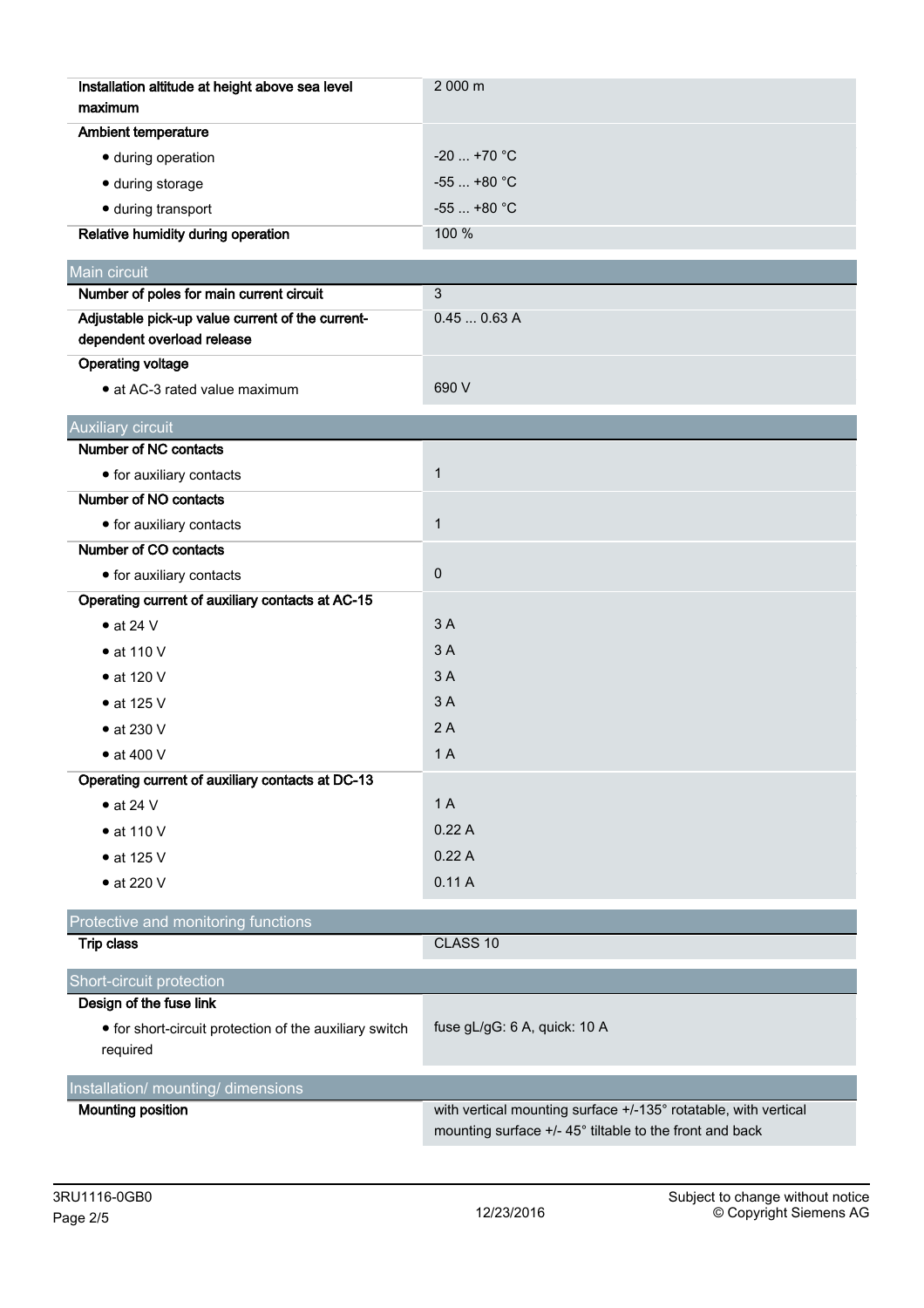| <b>Mounting type</b>                           | direct mounting                                                                            |  |  |  |
|------------------------------------------------|--------------------------------------------------------------------------------------------|--|--|--|
| Height                                         | 87 mm                                                                                      |  |  |  |
| <b>Width</b>                                   | 45 mm                                                                                      |  |  |  |
| Depth                                          | 78 mm                                                                                      |  |  |  |
| <b>Required spacing</b>                        |                                                                                            |  |  |  |
| • with side-by-side mounting                   |                                                                                            |  |  |  |
| - forwards                                     | 0 <sub>mm</sub>                                                                            |  |  |  |
| - Backwards                                    | 0 <sub>mm</sub>                                                                            |  |  |  |
| - upwards                                      | $0 \text{ mm}$                                                                             |  |  |  |
| - downwards                                    | 0 <sub>mm</sub>                                                                            |  |  |  |
| - at the side                                  | 0 <sub>mm</sub>                                                                            |  |  |  |
| • for grounded parts                           |                                                                                            |  |  |  |
| — forwards                                     | 0 <sub>mm</sub>                                                                            |  |  |  |
| - Backwards                                    | $0 \text{ mm}$                                                                             |  |  |  |
| - upwards                                      | 0 <sub>mm</sub>                                                                            |  |  |  |
| — at the side                                  | 6 mm                                                                                       |  |  |  |
| - downwards                                    | 0 <sub>mm</sub>                                                                            |  |  |  |
| • for live parts                               |                                                                                            |  |  |  |
| - forwards                                     | 0 <sub>mm</sub>                                                                            |  |  |  |
| - Backwards                                    | $0 \text{ mm}$                                                                             |  |  |  |
| — upwards                                      | $0 \text{ mm}$                                                                             |  |  |  |
| - downwards                                    | 0 <sub>mm</sub>                                                                            |  |  |  |
| - at the side                                  | 6 mm                                                                                       |  |  |  |
| <b>Connections/Terminals</b>                   |                                                                                            |  |  |  |
| <b>Product function</b>                        |                                                                                            |  |  |  |
| • removable terminal for auxiliary and control | <b>No</b>                                                                                  |  |  |  |
| circuit<br>Type of electrical connection       |                                                                                            |  |  |  |
| • for main current circuit                     | screw-type terminals                                                                       |  |  |  |
| • for auxiliary and control current circuit    | screw-type terminals                                                                       |  |  |  |
| Type of connectable conductor cross-sections   |                                                                                            |  |  |  |
| • for main contacts                            |                                                                                            |  |  |  |
| $-$ solid                                      | 2x (0.5  1.5 mm <sup>2</sup> ), 2x (0.75  2.5 mm <sup>2</sup> ), 2x 4 mm <sup>2</sup> max. |  |  |  |
| - finely stranded with core end processing     | 2x (0.5  1.5 mm <sup>2</sup> ), 2x (0.75  2.5 mm <sup>2</sup> )                            |  |  |  |
| • at AWG conductors for main contacts          | 2x (20  16), 2x (18  14), 2x 12                                                            |  |  |  |
| Type of connectable conductor cross-sections   |                                                                                            |  |  |  |
| • for auxiliary contacts                       |                                                                                            |  |  |  |
| — solid                                        | 2x (0.5  1.5 mm <sup>2</sup> ), 2x (0.75  2.5 mm <sup>2</sup> )                            |  |  |  |
| - finely stranded with core end processing     | 2x (0.5  1.5 mm <sup>2</sup> ), 2x (0.75  2.5 mm <sup>2</sup> )                            |  |  |  |
| • at AWG conductors for auxiliary contacts     | 2x (20  16), 2x (18  14)                                                                   |  |  |  |
| Certificates/approvals                         |                                                                                            |  |  |  |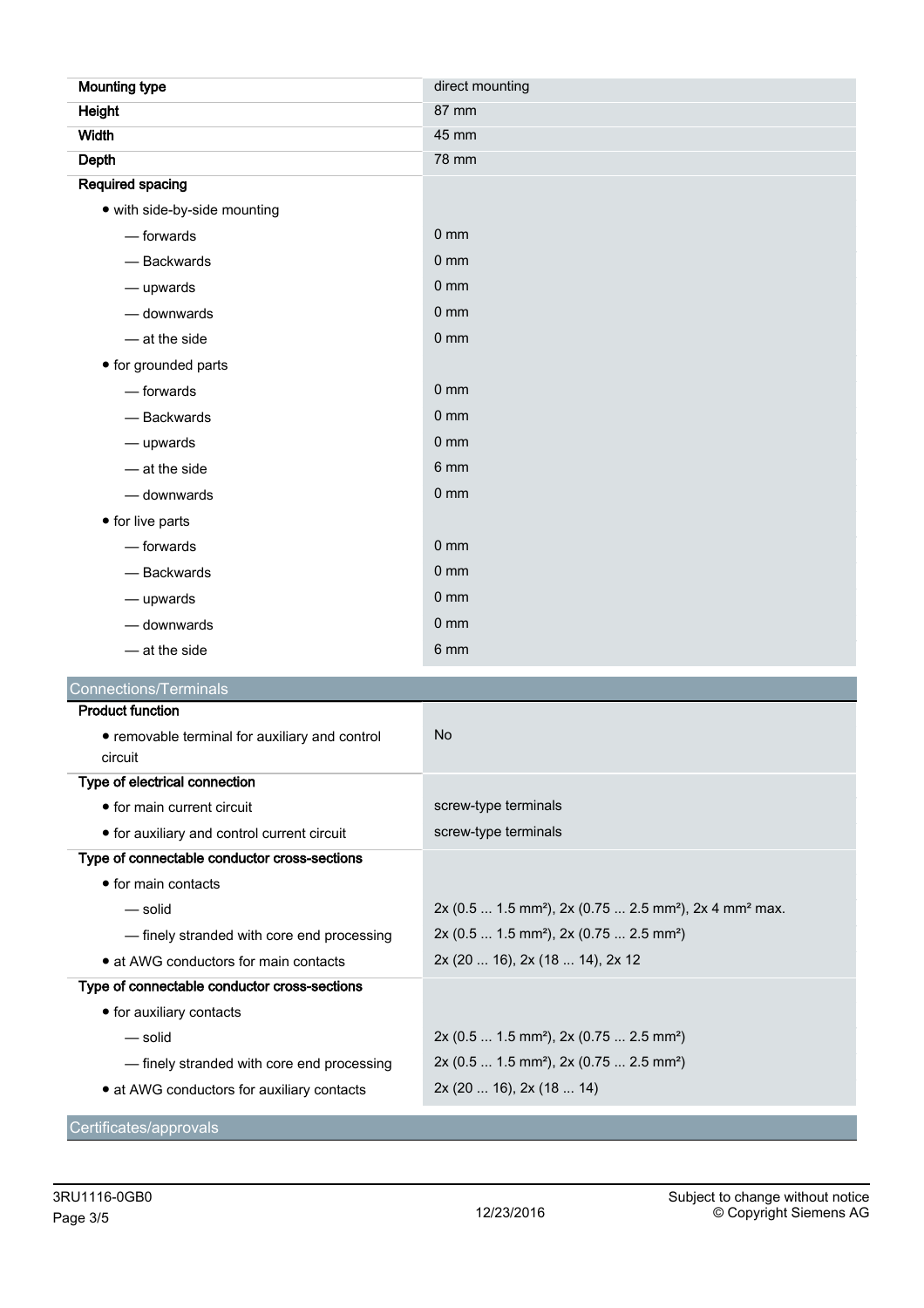| <b>General Product Approval</b> |                                                   |                                       |                          | For use in hazardous locations |                              |
|---------------------------------|---------------------------------------------------|---------------------------------------|--------------------------|--------------------------------|------------------------------|
| CCC                             | CSA                                               | UL                                    |                          | <b>ATEX</b>                    | <b>IECEx</b><br><b>IECEX</b> |
| <b>Declaration of</b>           | <b>Test Certificates</b>                          |                                       | <b>Shipping Approval</b> |                                |                              |
| Conformity                      |                                                   |                                       |                          |                                |                              |
| $\epsilon$<br>EG-Konf.          | spezielle<br>Prüfbescheinigunge<br>$\overline{u}$ | Typprüfbescheinigu<br>ng/Werkszeugnis | ABS                      | <b>BUREAU</b>                  | ₫Å<br>dnv<br><b>DNV</b>      |
| <b>Shipping Approval</b>        |                                                   |                                       |                          |                                | other                        |
| GL®<br>GL                       | <b>Lloyd's</b><br>Register<br>LRS                 | <b>PRS</b>                            | <b>RINA</b>              | <b>RMRS</b>                    | sonstig                      |
| other                           |                                                   |                                       |                          |                                |                              |
| Umweltbestätigung               | Bestätigungen                                     |                                       |                          |                                |                              |

Further information

Information- and Downloadcenter (Catalogs, Brochures,…) <http://www.siemens.com/industrial-controls/catalogs>

Industry Mall (Online ordering system)

<https://mall.industry.siemens.com/mall/en/en/Catalog/product?mlfb=3RU1116-0GB0>

## Cax online generator

<http://support.automation.siemens.com/WW/CAXorder/default.aspx?lang=en&mlfb=3RU1116-0GB0>

Service&Support (Manuals, Certificates, Characteristics, FAQs,...) <https://support.industry.siemens.com/cs/ww/en/ps/3RU1116-0GB0>

Image database (product images, 2D dimension drawings, 3D models, device circuit diagrams, EPLAN macros, ...) [http://www.automation.siemens.com/bilddb/cax\\_de.aspx?mlfb=3RU1116-0GB0&lang=en](http://www.automation.siemens.com/bilddb/cax_de.aspx?mlfb=3RU1116-0GB0&lang=en)